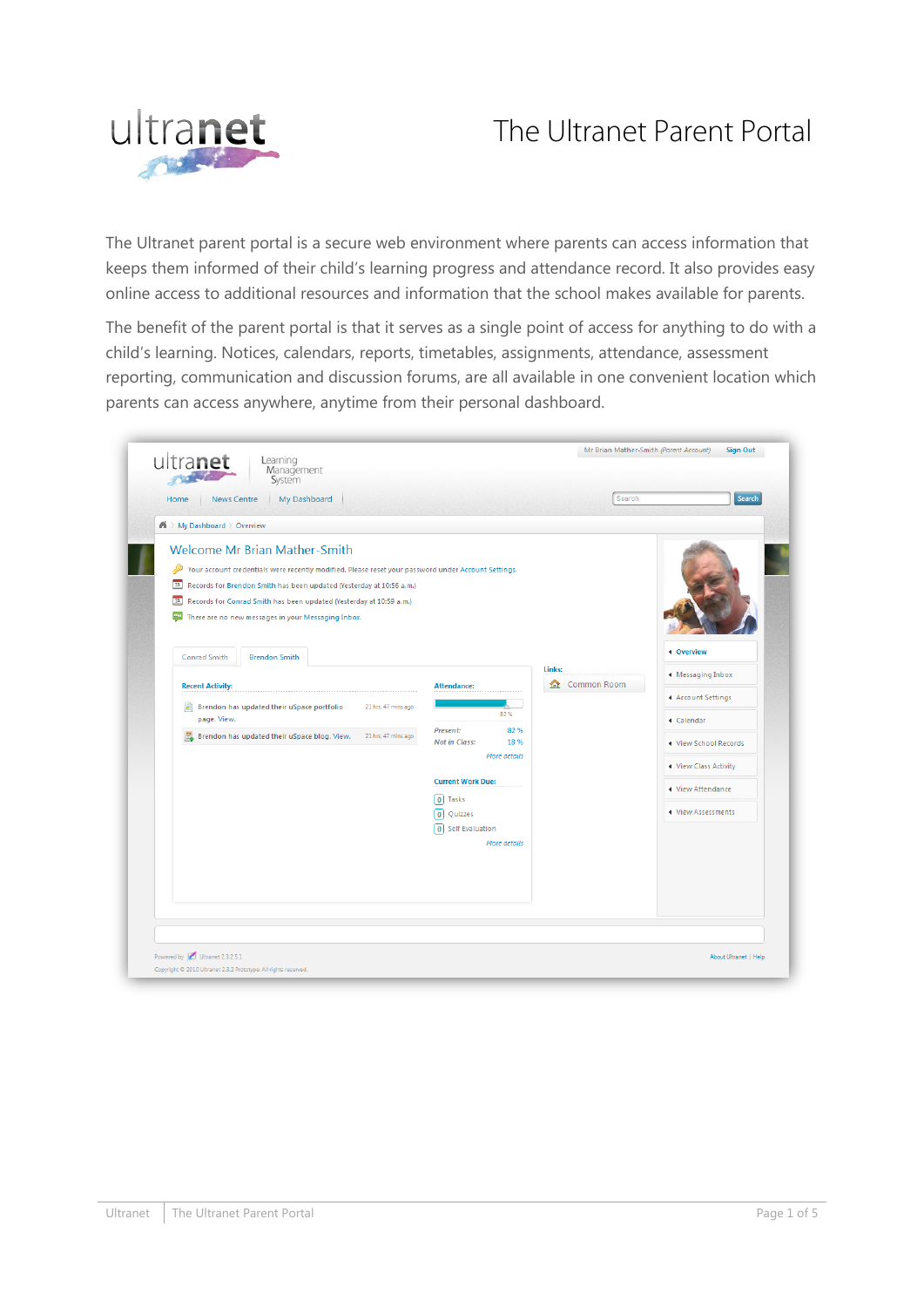#### **Welcome Mr Brian Mather-Smith**

Your account credentials were recently modified. Please [31] Records for Brendon Smith has been updated (Yesterd) [31] Records for Conrad Smith has been updated (Yesterda) There are no new messages in your Messaging Inbox.

#### **Messaging and user updates**

Automatic reminders and alerts upon each login, including access to a built-in messaging system for communication with school and teachers.

#### **Recent Activity:** Mon at 1:12 p.m. Vathna has created a new uSpace blog. View. Vathna has created a new uSpace video. View. Mon at 1:12 p.m. Vathna has created a new uSpace photo Mon at 1:11 p.m. album. View Vathna has created a new uSpace portfolio Mon at 11:44 a.m. page. View

### **Overview of child's recent activity**

Personalised news feed updating on recent activity in the child's personal learning environment and/or student records.



### **Attendance and homework summary**

Summary of recent attendance records and list of learning activities set within the virtual classrooms and pending completion.



#### **Access to pages**

Web-pages can set up and linked to easily, such as an online common room where parents can access resources and information of general interest. Using the built-in modules, parents can also participate in discussion forums on topics of interest or for enhancing community input.



#### ◀ View Assessments

#### **Easy navigation**

Quick access to details school records, class activity, attendance information and assessment history.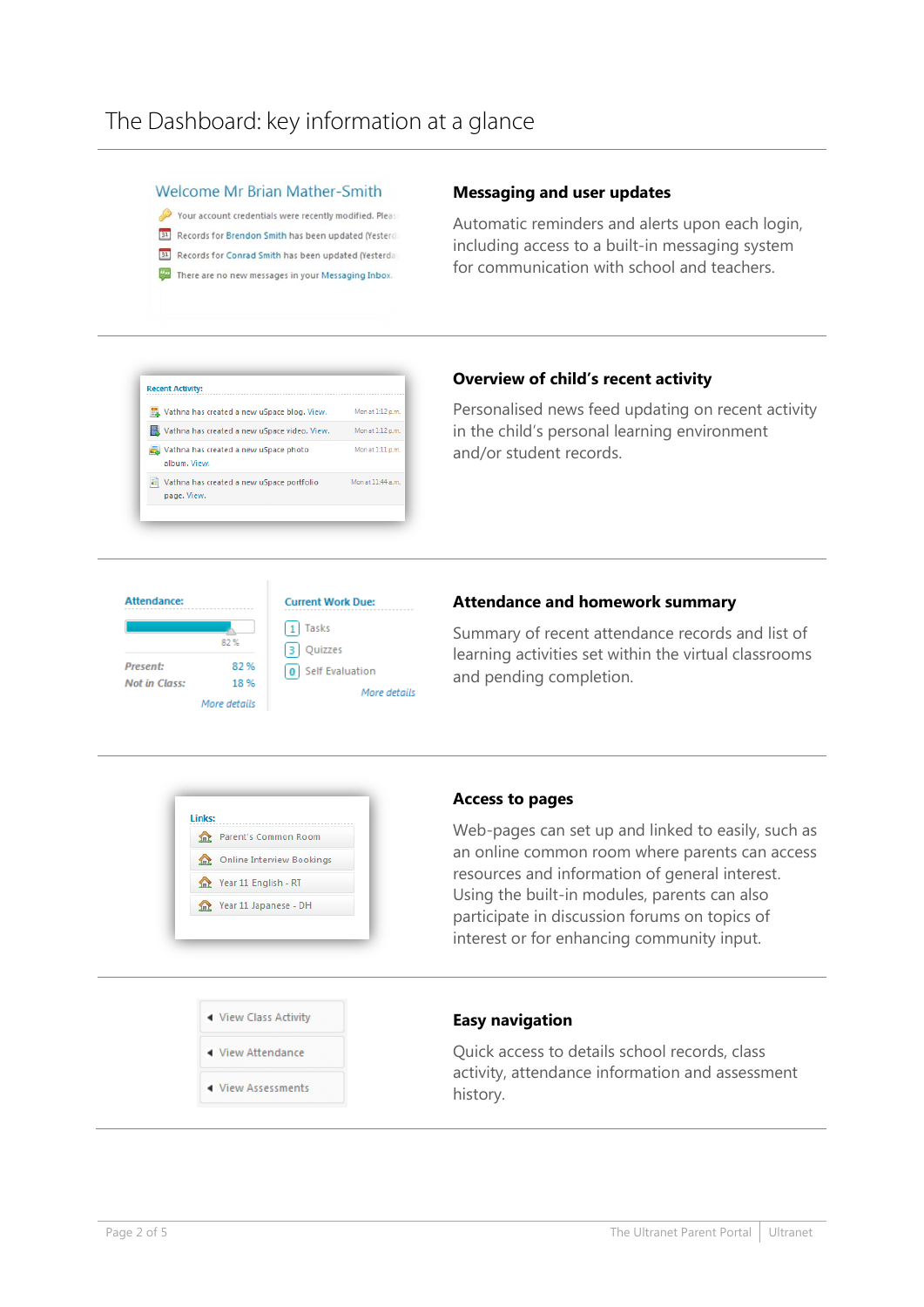### Interoperability

Data made available through the Ultranet parent portal is updated in a near real-time manner, utilising the SMS-LMS interoperability synchronisation process. One of the key benefits of sharing data in this way is that one system—the SMS—can serve as the master custodian of student related data, thus eliminating the double entry of data. Caregivers and students also have ongoing access to records of student learning and achievement that traditionally are only delivered in printed reports or at parent teacher meetings.

### Learning Partners

Using the online portal improves the flow of information between parents, students and teachers and increases direct family interaction with the school. This facilitates parents having a greater involvement with their child's learning and creates a greater opportunity for parents to have learning conversations with their children, moving towards greater ownership of that learning and sharing the responsibility for it.

*"Our school often has difficulty persuading reluctant parents to enter the school gates and take an active part in the learning experiences of their children. We saw the parent portal as an excellent opportunity to encourage parents to more actively follow the learning journeys of their children and improve the communication between home and school.* 

*The ability of students to actively track their learning progress through assessment information has also been a key driving factor behind the success of this project. Students have appreciated being able to view their assessment information online (in some instances before staff have even informed them of results) and monitor their own attendance electronically".*

**Daniel Wilson**

Deputy Principal, Manurewa High School

### School Records

The student's address and contact information as recorded in the SMS is displayed in the parent portal. This enables parents to verify the data or notify the school when the demographic information changes and records need to be updated.

Also in this area, the student's report and timetable can be downloaded if the school elects to transfer these files from the SMS through to the LMS.

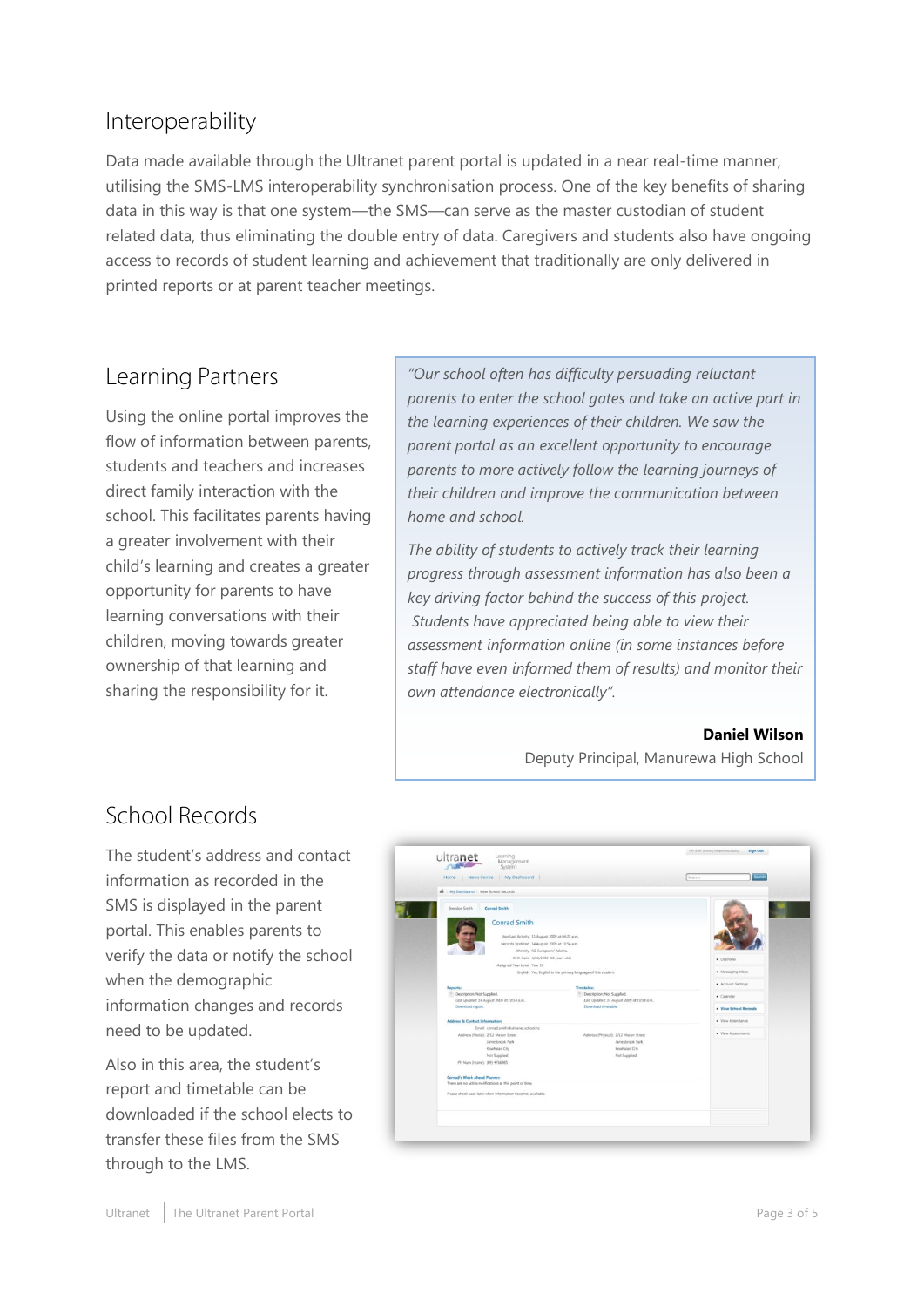## Attendance Data

Attendance data is organised into two sections: a date range summary as specified by the user and historical summaries by term.



The display includes a bar chart representing daily attendance and percentage summaries. Colourcoded tags indicate if attendance records are for justified or unjustified absences.

Via the online portal, parents are able to monitor attendance without having to contact the school. If system synchronisation occurs at the end of the school day, then theoretically parents can have access to the day's attendance records on the same evening.

Where contact with the school is required, parents can message the school to either clarify attendance records or determine what course content has been missed.

Planned future development of the parent portal will enable Ultranet to be configured to automatically send an email to parents whenever an unjustified absence is recorded. This will provide parents with an 'alert' option, should they choose to be notified, as well as a reminder for parents to provide a note to explain legitimate/justified absence.